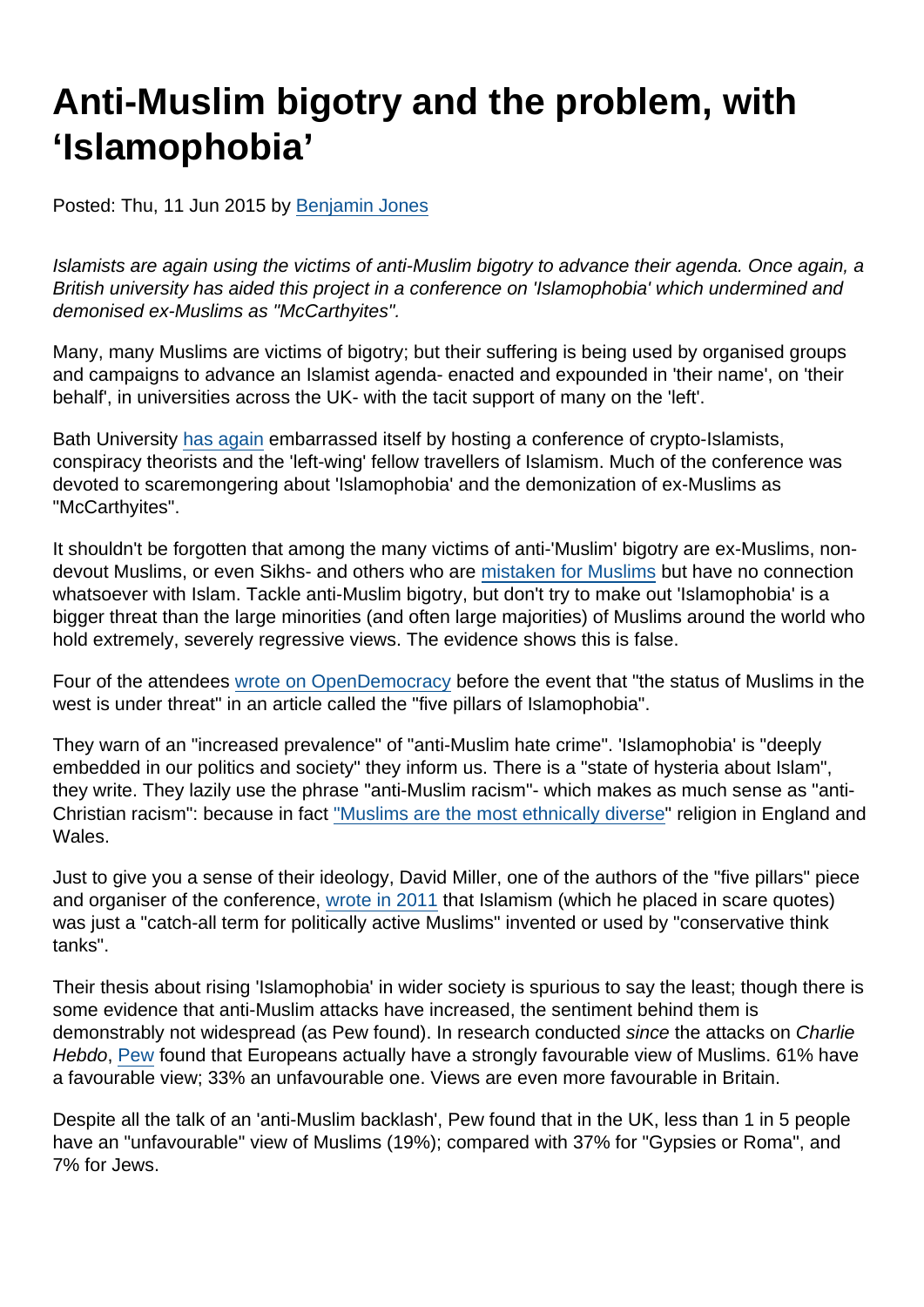Pew found that the poll ratings of Muslims [actually rose](http://www.pewresearch.org/fact-tank/2015/06/03/ratings-of-muslims-in-france-and-us/) in France "after Charlie Hebdo, just as in U.S. after 9/11". Not exactly what you would call a 'backlash'. The evidence shows that the greater "hysteria" that exists in society is about the non-phenomenon of 'Islamophobia'. Of course, the academics involved have grants to secure and career-ladders to climb, so they will continue to peddle this fashionable falsehood for as long as they can.

Let's accept their premise that 19% constitutes a "more serious problem than many writers have recognised" and that an "unfavourable" view of Muslims is a discriminatory one: though it is clearly possible to have an "unfavourable" view of any political or religious belief group without necessarily being discriminatory, much less violent, toward its members.

If 19% (at the most generous to Miller et al's theory) is a figure of reasonable concern, what other views might we trouble ourselves with that poll well above this baseline?

Is the fact that 25% of British Muslims under-34 [disagree with the statement](https://www.secularism.org.uk/news/2015/02/new-poll-shows-significant-minority-of-uk-muslims-support-attacks-on-charlie-hebdo) "acts of violence against those who publish images of the Prophet Mohammad can never be justified" a legitimate cause for concern? Or am I 'demonising' Muslims by raising it?

Is it 'Islamophobic' to point out that 30% of Muslims aged 18-34 have "some sympathy for the motives" behind the attack on Charlie Hebdo?

Equally, is it wrong to be [gravely concerned that in 2007](http://news.bbc.co.uk/1/hi/uk/6309983.stm) "36% of 16 to 24-year-olds believe[d] if a Muslim converts to another religion they should be punished by death", and that younger Muslims were much more likely than their parents and grandparents to take this view? 19% of over-55s also agreed with the death penalty for apostasy.

Likewise, the death penalty for apostasy [polls extremely well](http://www.pewforum.org/2013/04/30/the-worlds-muslims-religion-politics-society-beliefs-about-sharia/) in many Muslim-majority countries: 86% support in Egypt, 82% in Jordan, 62% in Malaysia.

Is it 'Zionist' or 'right-wing' of me to fear that no less than 37% of young British Muslims in that same poll 'preferred' to live under sharia law? (And we wonder why ISIS appeals to so many now: the base of support for a sharia-run state existed in the UK long before the Islamic State did).

Is it McCarthyite or "neo-conservative" to raise the alarm that "Muslims in Britain have zero tolerance of homosexuality", as reported in that trenchantly right-wing, Zionist publication… the [Guardian](http://www.theguardian.com/uk/2009/may/07/muslims-britain-france-germany-homosexuality).

If 19% is cause for concern about the bogeyman of 'Islamophobia' (which is almost always left undefined), surely it is not wrong to also consider it problematic that 89% of Pakistanis and 55% of Bangladeshis who say Sharia should be the law of the land (84% and 82% respectively) "favour stoning as a punishment for adultery". What percentage of British Muslims of Pakistani or Bangladeshi heritage share this view?

There are doubtless many British people who do hold bigoted and/or ignorant views of Muslims and [we must confront](https://www.secularism.org.uk/news/2015/06/secularists-call-for-commitment-to-free-speech-and-civil-society-to-challenge-bigotry) those that do: [the case of ten pupils](http://www.theguardian.com/education/2015/apr/30/exeter-mosque-parents-ban-children-school-visit) prevented from attending a school trip to Exeter Mosque over their parents "safety concerns" about "terrorist groups such as ISIS" is a good example. But the research shows this to be a minority; and, crucially, a much smaller minority than the percentage of British Muslims who hold extremely concerning views on gay people and apostates.

Islamists – pushing their 'Islamophobia' narrative- are aided by people like Deepa Kumar, an 'expert' on 'Islamophobia' and Professor of Media Studies, who was [pictured](https://twitter.com/AnisaMussi/status/608914762173399040) (above) at the Bath conference under a slideshow which included "Ex-Muslims and other 'native informants'" on a list of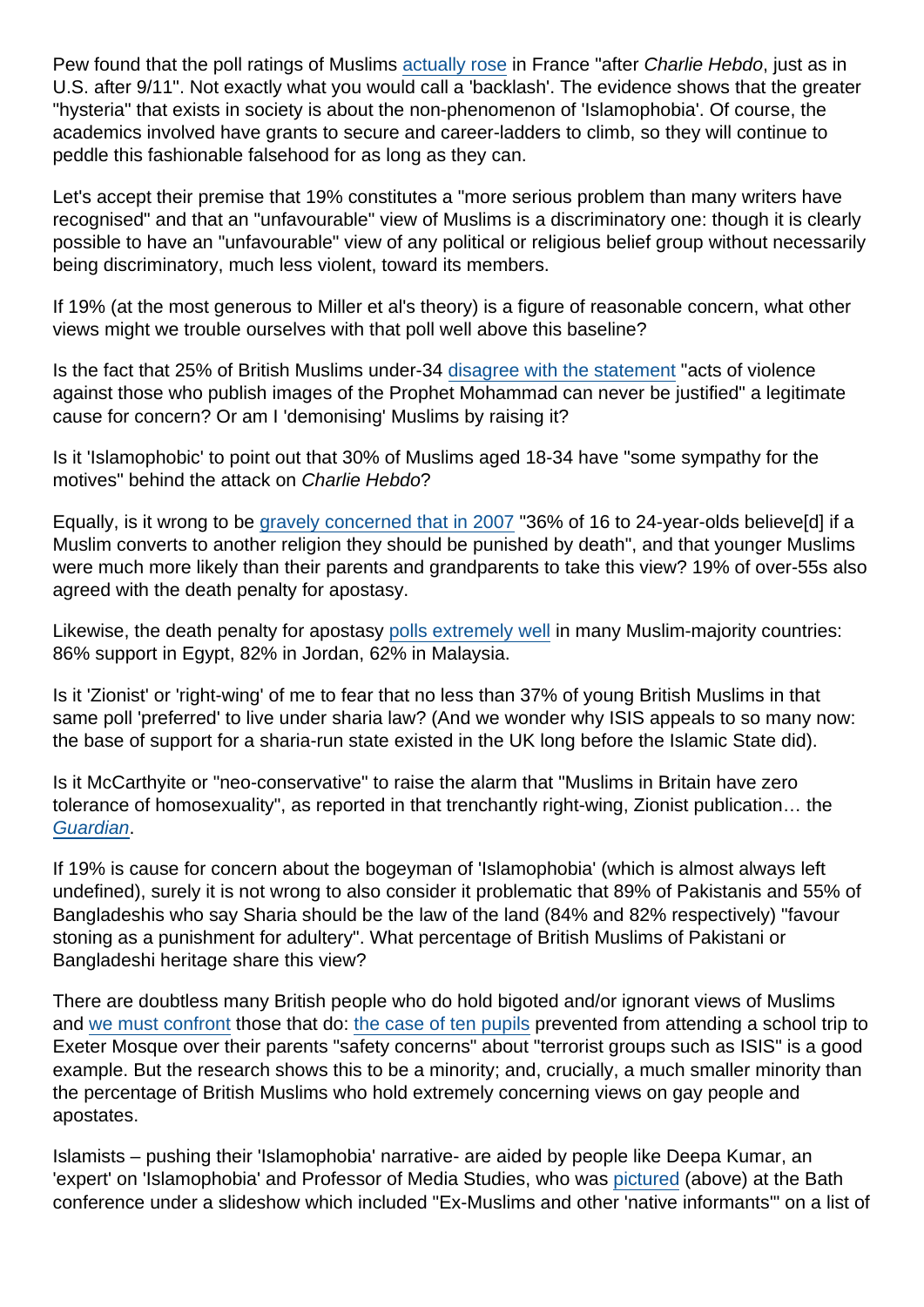"the new McCarthyites." Attacking ex-Muslims is also an attack on non-devout, liberal and secular Muslims. As for the nasty term "native informant", I couldn't possibly critique it better than Sarah Haider of the Ex-Muslims of North America, who [has spoken out](http://www.dailykos.com/story/2015/05/31/1389271/-Sarah-Haider-Islam-and-the-Necessity-of-Liberal-Critique) on how this sinister phrase is use to marginalise ex-Muslims.

On the one hand these 'experts' warn about persecution of Muslims, on the other they collaborate to make the precarious position of apostates even more dangerous: have they no sense of decency?

#### Benjamin Jones

Benjamin Jones was the communications officer of the National Secular Society (2014-2017). Follow him on Twitter [@BenJones1707.](https://twitter.com/BenJones1707) The views expressed in our blogs are those of the author and may not represent the views of the NSS.

- [Share on What's App](whatsapp://send?text=http://www.secularism.org.uk/opinion/2015/06/the-islamophobia-delusion?format=pdf)
- [Share on Facebook](https://www.facebook.com/sharer/sharer.php?u=http://www.secularism.org.uk/opinion/2015/06/the-islamophobia-delusion?format=pdf&t=Anti-Muslim+bigotry+and+the+problem,+with+‘Islamophobia’)
- [Share on Twitter](https://twitter.com/intent/tweet?url=http://www.secularism.org.uk/opinion/2015/06/the-islamophobia-delusion?format=pdf&text=Anti-Muslim+bigotry+and+the+problem,+with+‘Islamophobia’&via=NatSecSoc)
- [Share on Email](https://www.secularism.org.uk/share.html?url=http://www.secularism.org.uk/opinion/2015/06/the-islamophobia-delusion?format=pdf&title=Anti-Muslim+bigotry+and+the+problem,+with+‘Islamophobia’)
- [Subscribe to RSS Feed](/mnt/web-data/www/cp-nss/feeds/rss/news)

Tags: [Anti-Muslim Bigotry,](https://www.secularism.org.uk/opinion/tags/Anti-Muslim+Bigotry) [Freedom of Expression](https://www.secularism.org.uk/opinion/tags/Freedom+of+Expression), [Islam,](https://www.secularism.org.uk/opinion/tags/Islam) [Sectarianism,](https://www.secularism.org.uk/opinion/tags/Sectarianism) [Universities](https://www.secularism.org.uk/opinion/tags/Universities)

## Related Campaigns

#### [Challenge hate speech](https://www.secularism.org.uk/hate-speech/)

Find out more about the role of free expression and vibrant civil society in challenging hate speech

[Read More](https://www.secularism.org.uk/hate-speech/)

#### [Defend free speech](https://www.secularism.org.uk/defend-free-speech/)

Fundamental values cannot be defended by curtailing peaceful free expression

[Read More](https://www.secularism.org.uk/defend-free-speech/)

[Freedom of Expression](https://www.secularism.org.uk/free-expression/)